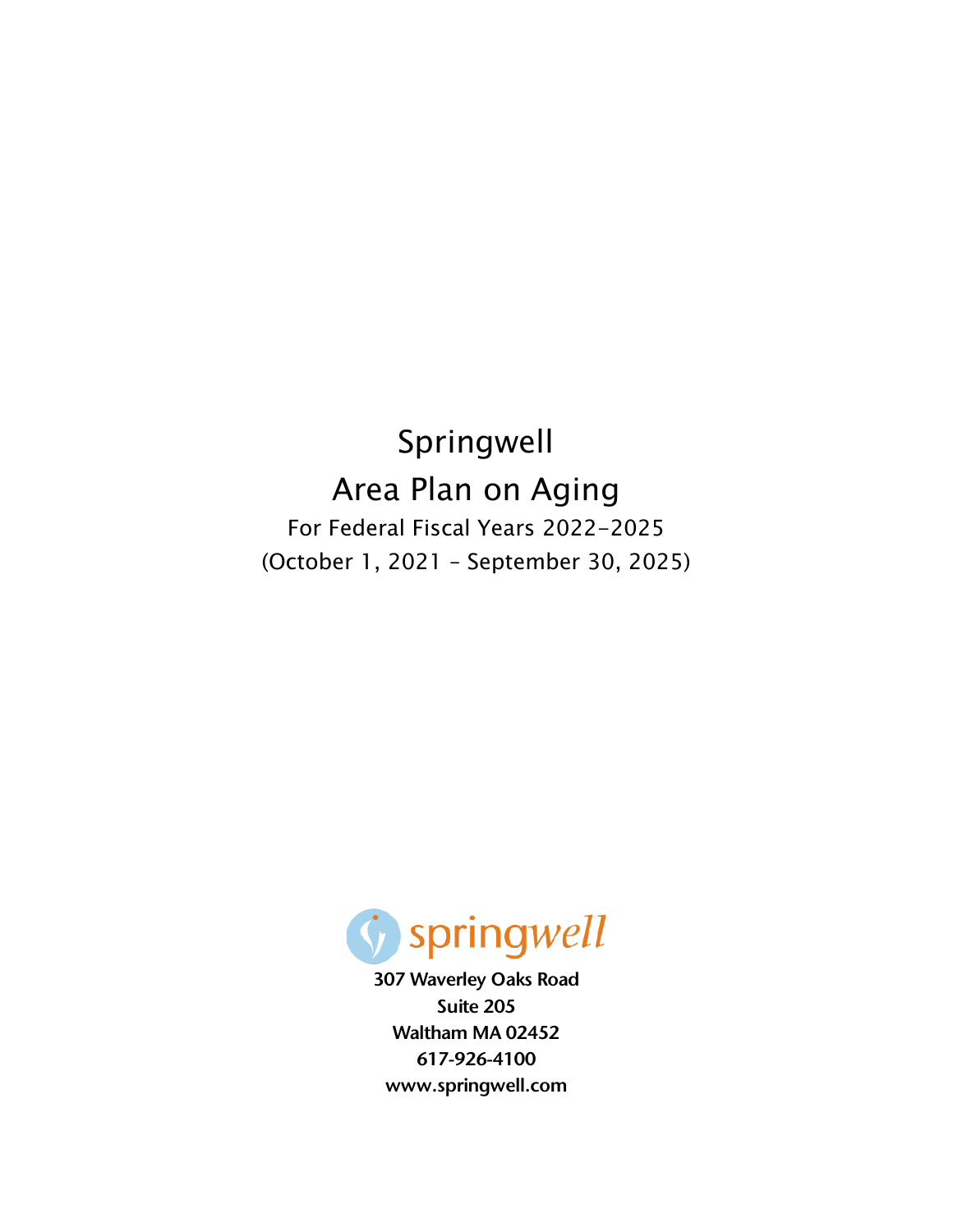# Table of Contents

| <b>Planning and Service Area Map</b> | Ŋ.    |
|--------------------------------------|-------|
| <b>Executive Summary</b>             | D.    |
| <b>Arriving at Focus Areas</b>       | p. 8  |
| Goals, Objectives and Strategies     | p. 10 |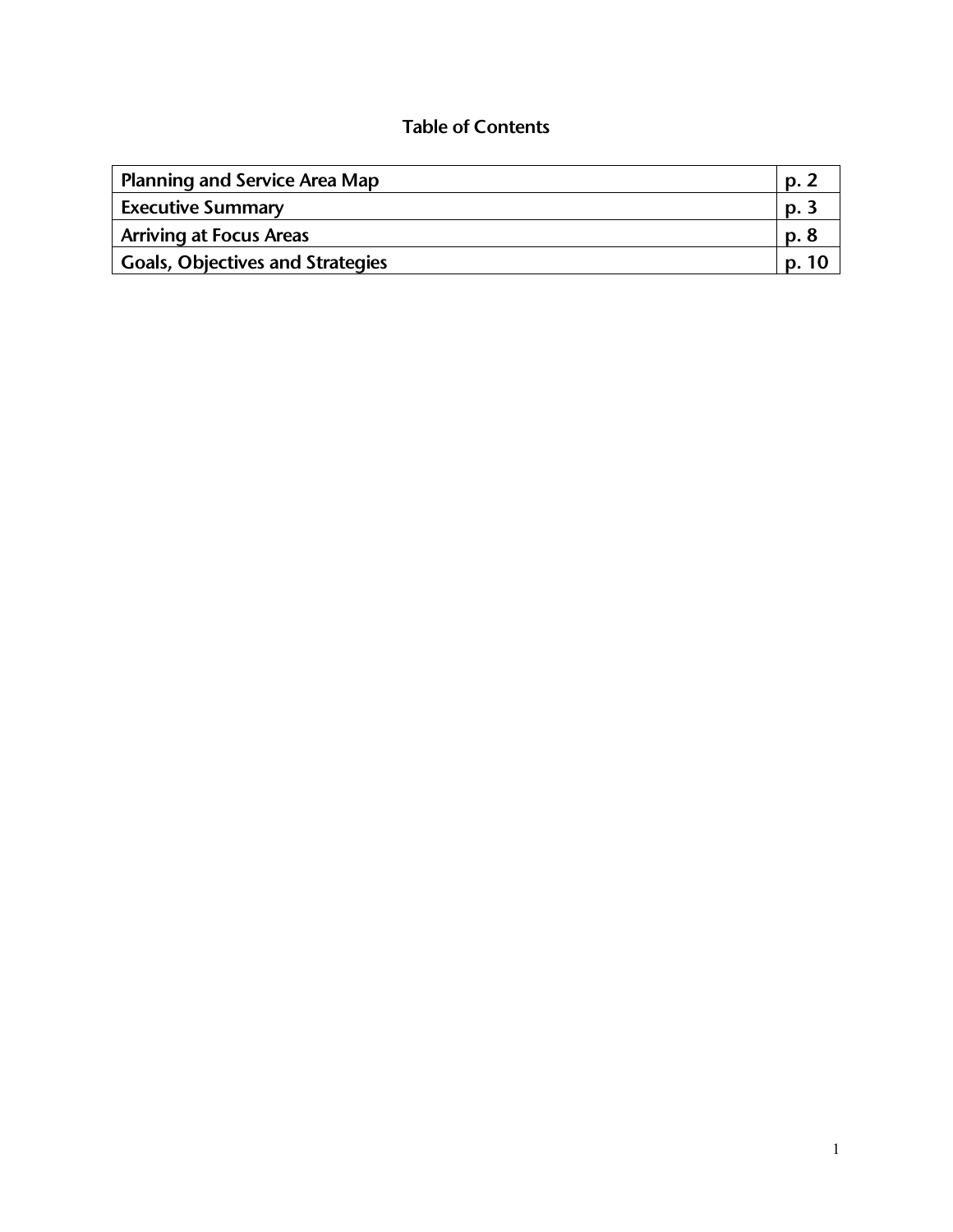# Springwell, Inc. Area Agency on Aging/Aging Services Access Point [www.springwell.com](http://www.springwell.com/)

307 Waverley Oaks Road, Suite 205 Phone: 617-926-4100 Waltham, MA 02452 **FAX: 617-926-9897** TTY: 617-923-1562



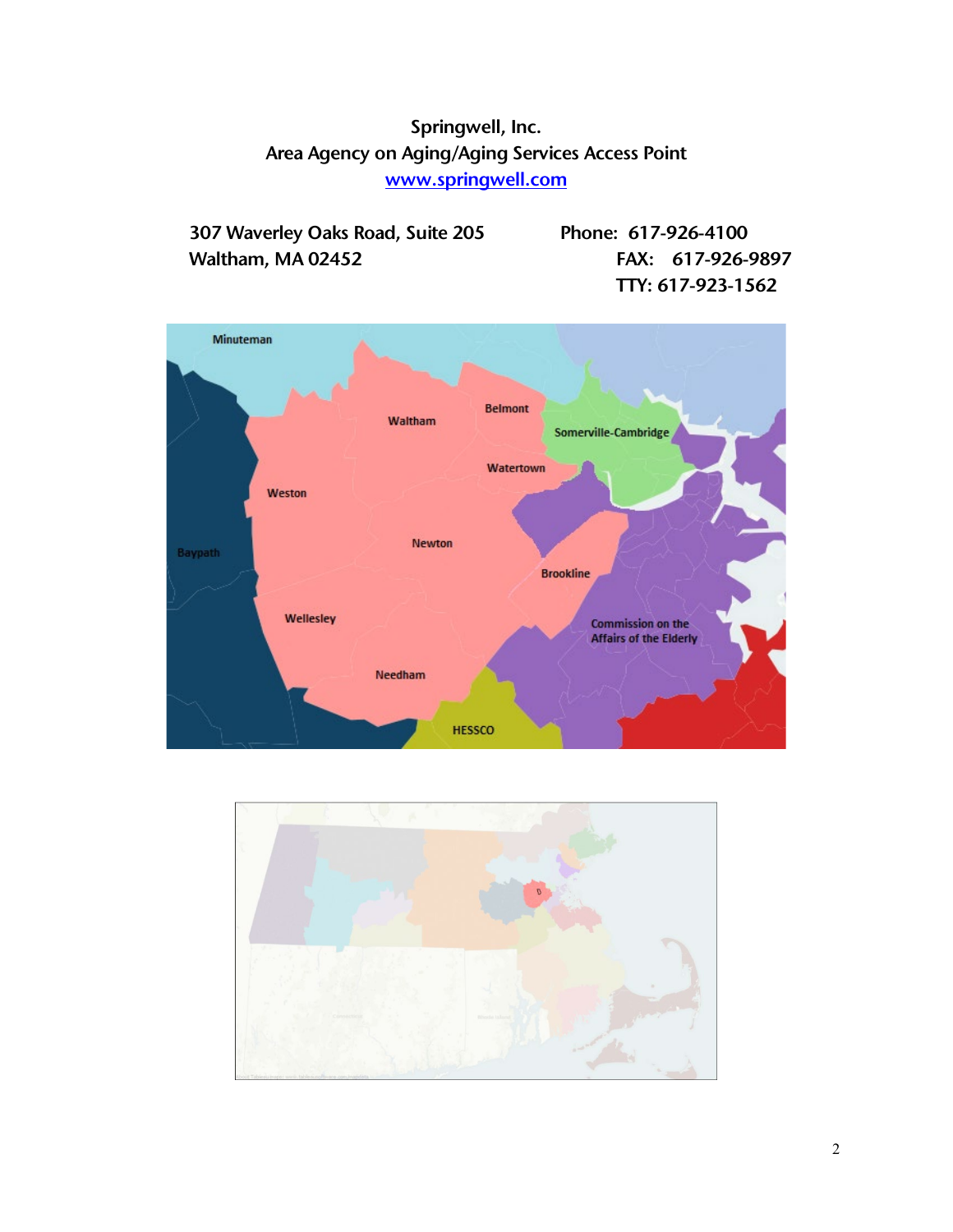#### Executive Summary

#### Introduction:

### The Older Americans Act:

The Older Americans Act (OAA) was originally signed into law by President Lyndon B. Johnson in 1965 and continues to be the primary federal legislation for supporting older Americans. In addition to creating the Administration on Aging, now called the Administration for Community Living (ACL), the OAA authorized grants to the states for community programs and planning, as well as for research, demonstration and training projects in the field of aging services. The OAA has been amended several times in response to the growing population of older adults and their diverse needs. Some of the services funded by the OAA include, but are not limited to, nutrition programs, services targeted at low-income minority elders, health promotion and disease prevention workshops, in-home services for frail elders, services which protect the rights of older persons such as the Long-Term Care Ombudsman Program, and programs to support family caregivers.

# Title III categories and services funded by each category:

- Title IIIB—Supportive services, which includes in-home and community based services, as well as services designed to help seniors access those supports, such as transportation.
- Title IIIC—Nutrition services, which includes home delivered meals, congregate meals, and nutrition education and counseling.
- Title IIID—Disease Prevention and Health Promotion services such as chronic disease self-management and fall prevention workshops.
- Title IIIE—Family Caregiver Support Program to provide caregivers of older adults with the support they need to continue to provide care.

# Springwell's role as an Area Agency on Aging:

The ACL oversees a national aging services network of State Units on Aging (SUA) and local Area Agencies on Aging (AAA) to develop and provide community-based services that meet the needs of older adults and their caregivers. In Massachusetts, the SUA is the Executive Office of Elder Affairs (EOEA), which oversees the twenty-one AAAs statewide.

As one of the AAAs that serve the Greater Boston area, Springwell works to heighten awareness among other agencies, organizations and the public about the needs of older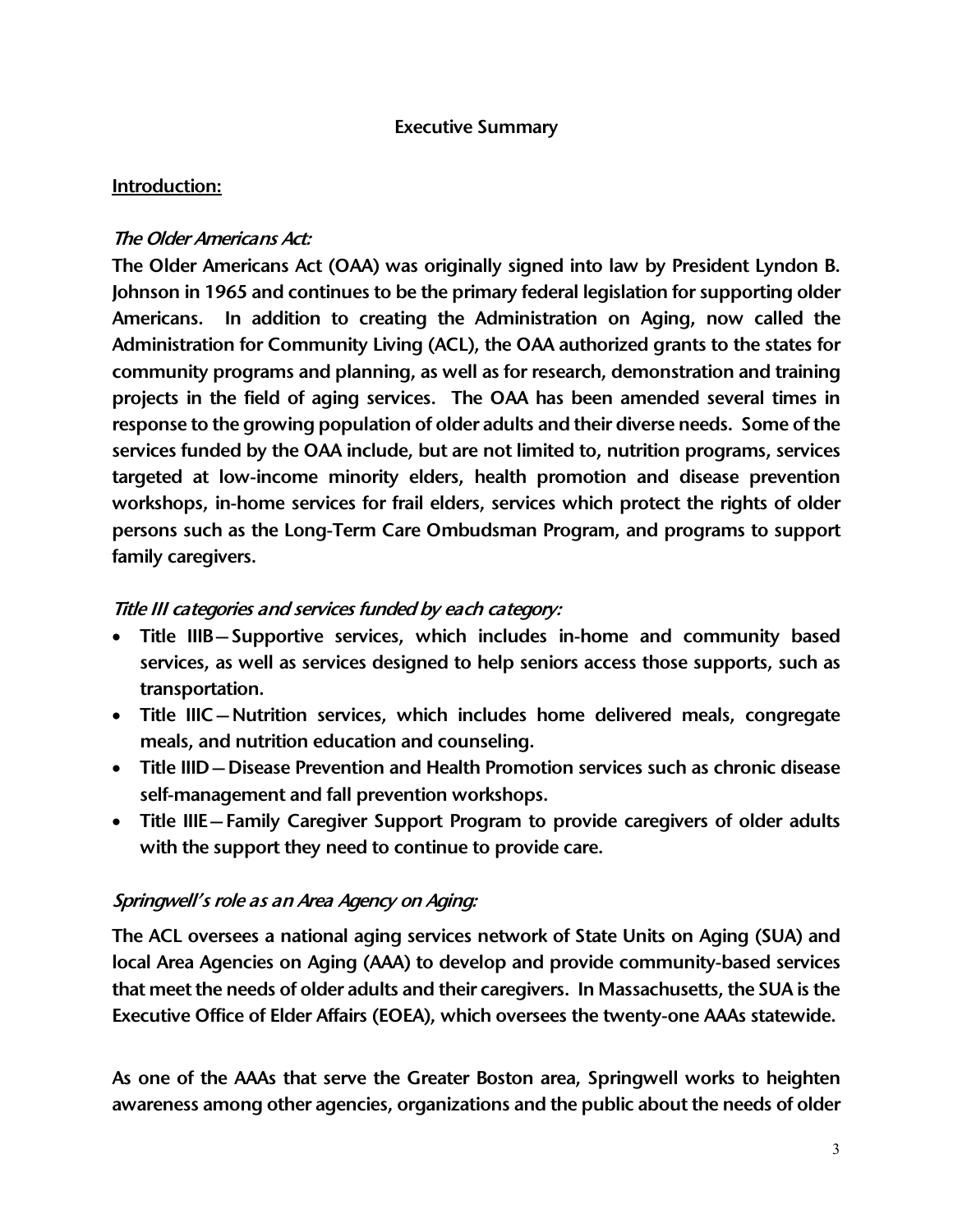adults, and to educate older adults and their caregivers about the benefits and services available to help them. Springwell endeavors to address the needs of all seniors and family caregivers in our area. Additional resources are utilized to reach and prioritize the delivery of services to the following populations:

- 1. Elders who live alone
- 2. Low-income elders
- 3. Minority elder populations
- 4. Socially isolated populations (including limited English-proficient elders and lesbian, gay, bisexual and transgender (LGBT) elders).

Note: Springwell's Area Plan does not address the ACL priority population of Native American elders because Census data for Springwell's PSA indicates that the population is less than 1.0%.. Springwell also does not address the rural elder population because all of the communities in Springwell's Planning and Service Area (PSA) exceed the population threshold for rural communities.

Springwell does this by engaging in advocacy for seniors, family caregivers and their concerns, directly providing services such as nutrition, and ensuring that other critical services such as transportation and legal assistance are available through contracts with vendors, or grants awarded to other agencies.

# About Springwell:

For more than forty years, Springwell has been creating, managing and coordinating services for seniors age sixty and over living in the communities of Belmont, Brookline, Needham, Newton, Waltham, Watertown, Wellesley and Weston. These communities make up Springwell's Planning and Service Area as an Area Agency on Aging. Springwell is a private, not-for-profit agency that recognizes our public responsibility to the communities we serve by offering our expertise, resources, leadership, and advocacy in ways that strengthen and enhance the network of aging and related services. We value our competent, dedicated, and consumer-oriented staff of professionals and volunteers. To this end, we foster a workplace environment that promotes their individual and collective growth. We are committed to the continuous improvement of all that we do. Consumer satisfaction and the objective evaluation of our efforts are primary measures of our success.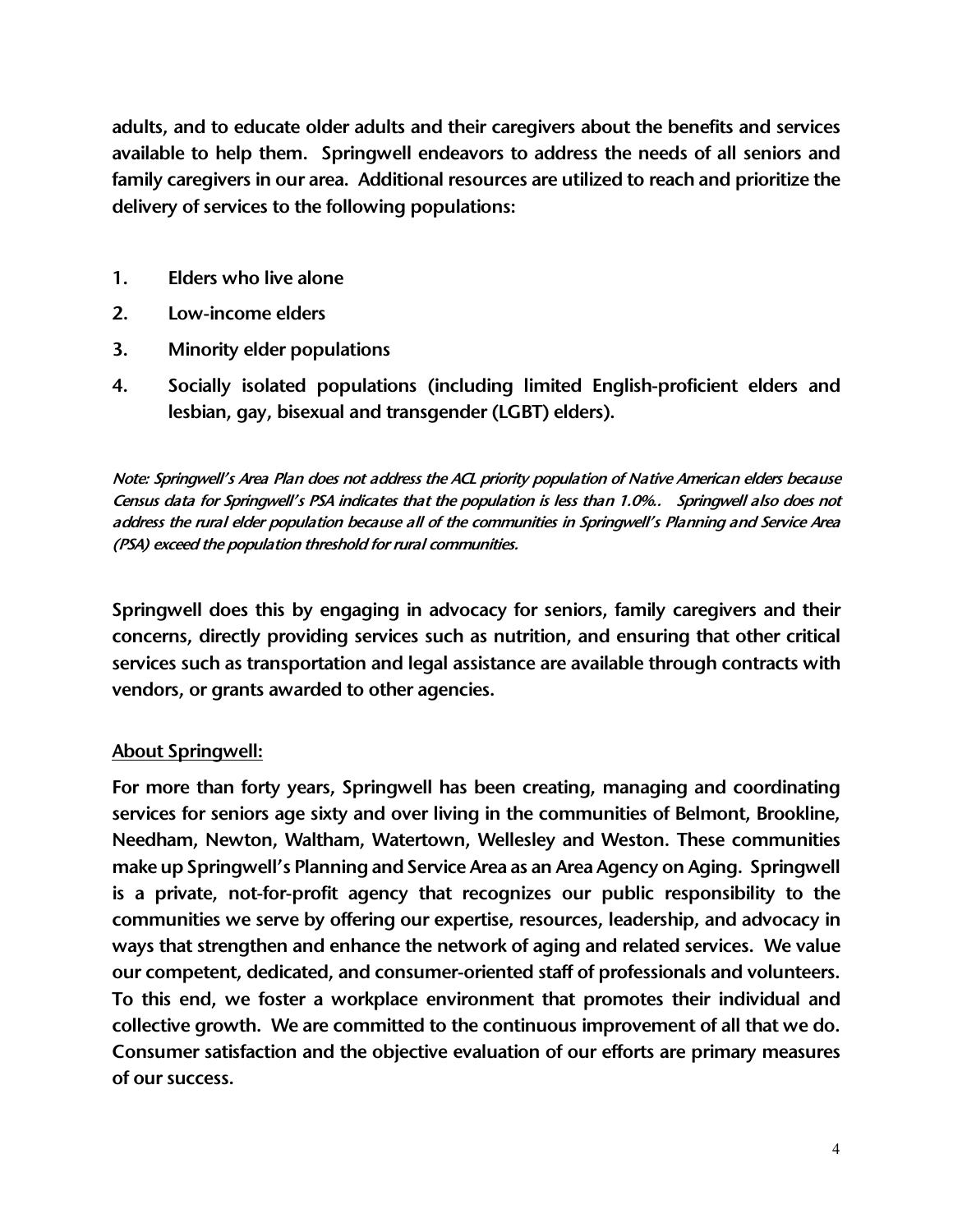Springwell's AAA activities are specifically focused on individuals 60 years of age and over who live in its AAA Planning and Service Area (PSA) communities of Belmont, Brookline, Needham, Newton, Waltham, Watertown, Wellesley and Weston. Title III funded programs supporting these individuals include:

- **Information and referral services**
- **EXEC** Consultation
- **Exerciver Subsidies**
- Caregiver Lending Library
- Nutrition services such as home delivered meals, community dining sites and nutrition counseling
- Volunteer-based assisted transportation, friendly visiting, and grocery shopping assistance programs
- **Long-Term Care Ombudsman visits at each rest home and nursing home in the** PSA on a regular basis
- **Legal services**
- **Transportation**
- **Mental health counseling**

Springwell is designated by EOEA as an Aging Services Access Point (ASAP). In this capacity, we act as a single point of entry for state-subsidized elder services for the eight communities that make up our PSA. The state-subsidized programs include the Home Care Program, the Enhanced Community Options Program, and the Community Choices Program. Services provided through these programs include, but are not limited to, homemaking, personal care, and adult day health.

As an ASAP, we are also a state-designated adult protective services (PS) agency, investigating and resolving reports of elder abuse, neglect, self-neglect or financial exploitation. In addition to being the designated PS agency for the Springwell PSA, we are the designated PS agency for the following additional nine communities in the Metrowest area: Ashland, Dover, Framingham, Holliston, Hopkinton, Natick, Sherborn, Sudbury and Wayland.

Additionally, the Money Management Program at Springwell provides bill pay and representative payee services to help at-risk seniors and adults with disabilities remain independent, for as long as possible.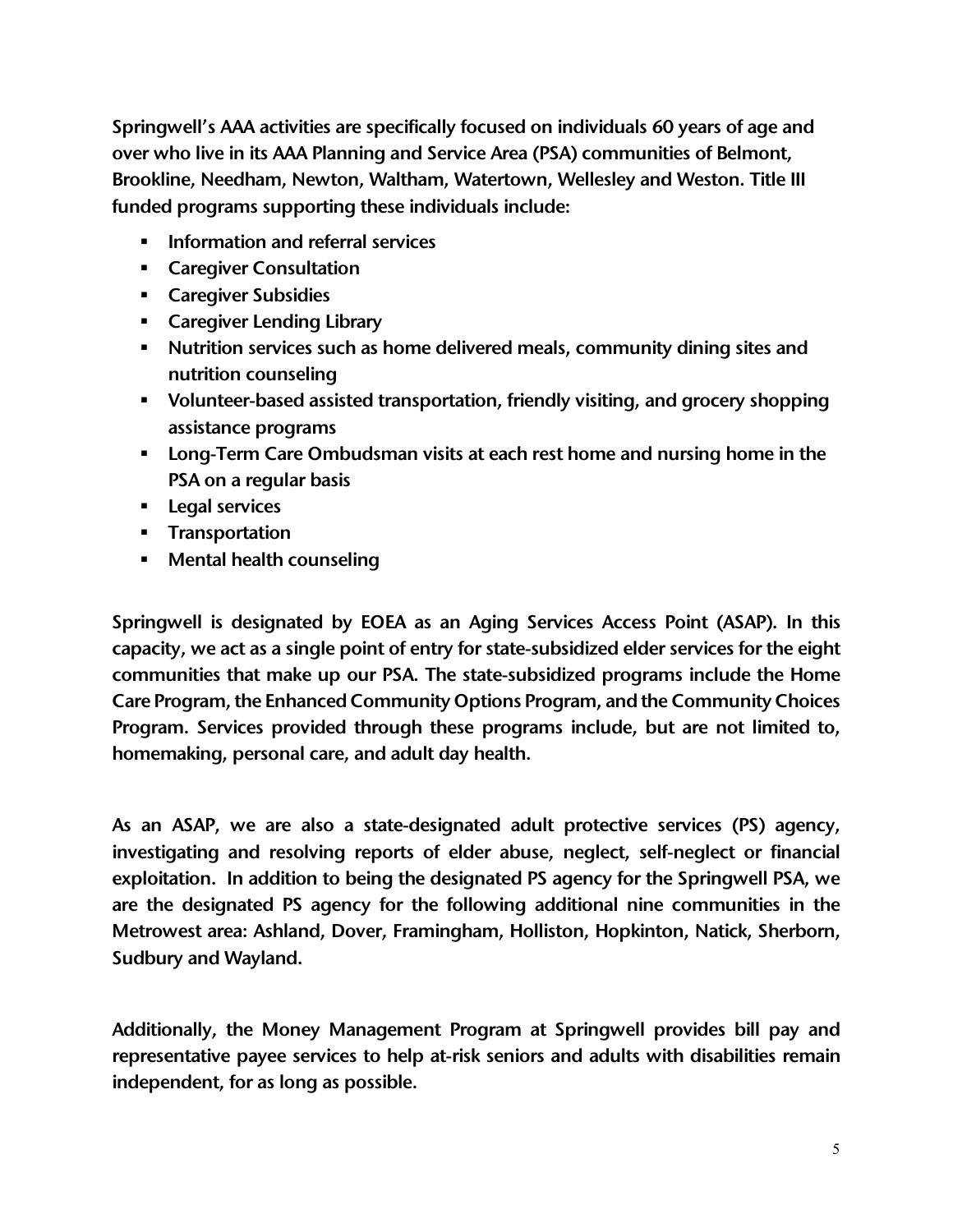Lastly per ASAP designation, Springwell supports nursing home residents who want to return to the community through the Comprehensive Screening and Service Model (CSSM) program. Community Discharge Specialists and nurses at Springwell assist nursing home residents in their transition by providing assessments, attending discharge planning meetings, and coordinating community-based services and/or appropriate housing.

As part of ongoing efforts to support community-based living, Springwell offers on-site service coordination through the CareConnections program for public and private housing sites within the PSA. Springwell currently has two congregate housing and three supportive housing contracts with EOEA, and additional contracts with private housing entities. Springwell Care Coordinators connect residents of housing programs with government-subsidized or private in-home services or supports, to assist with aging in place. Care Coordinators also build community in residences by offering regular social activities and special events.

Springwell is contracted to provide the Geriatric Support Service Coordination (GSSC) for the Senior Care Organizations (SCO) serving the PSA. The GSSCs conduct assessments for SCO clients, collaborate with SCO staff members as needed to ensure comprehensive care delivery, and coordinate additional community-based services to support aging in place. Springwell is also contracted to provide similar service coordination for younger persons, who are dually eligible for both Medicare and MassHealth, through the state's One Care program.

Springwell continues to be a leader in local efforts to initiate and sustain partnerships with health care providers who recognize the importance of addressing the social determinants of health to promote well-being and quality of life. Springwell has a contract with Atrius Health for Community Health Workers (CHW) to address the needs of their medically complex and socially vulnerable patients at primary care offices. CHW go out into the community and advocate to help at-risk patients access resources and local programs.

Springwell also offers Private Care Management (PCM) for seniors, adults with disabilities and family caregivers living within the PSA. Our Private Care Managers are experienced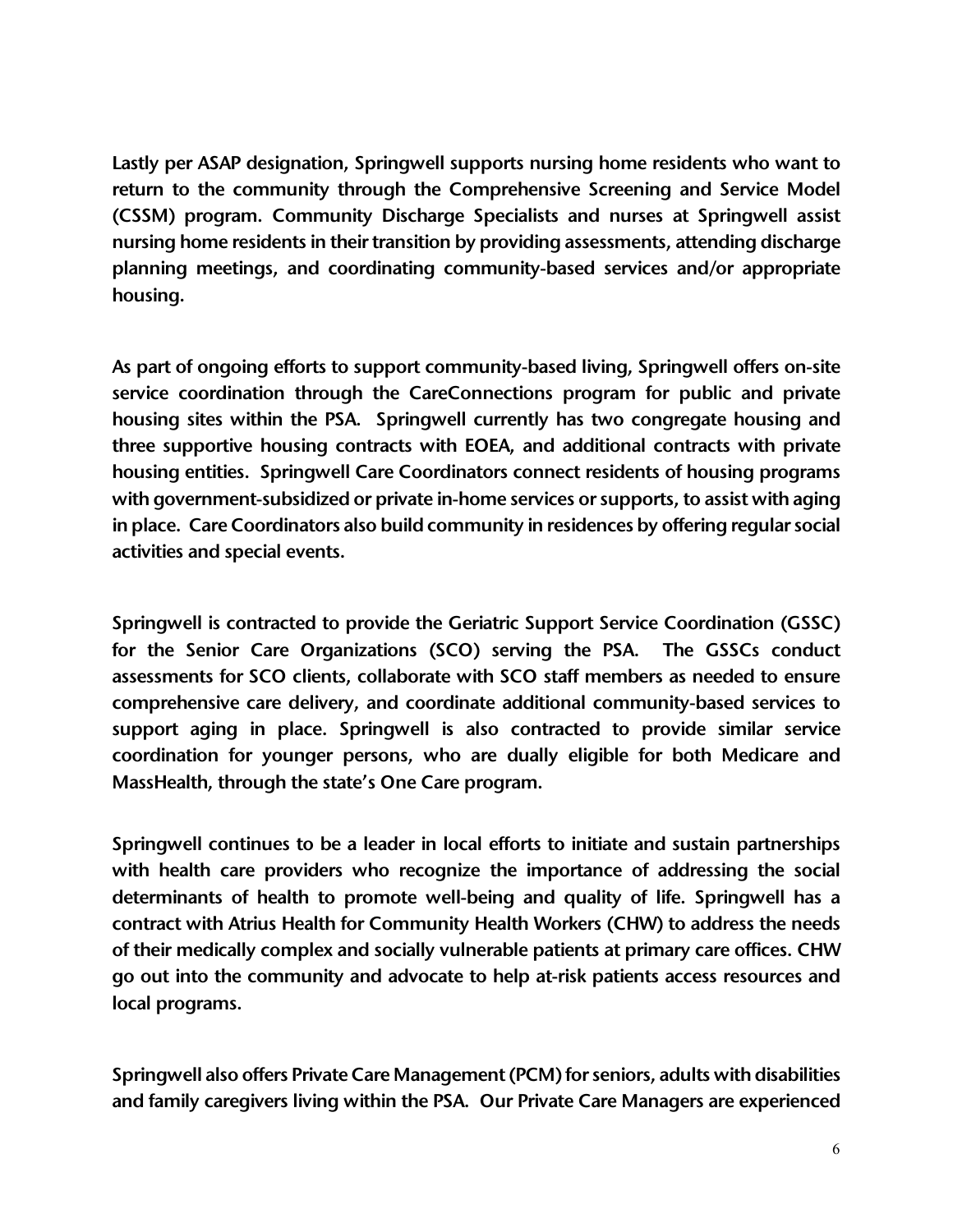providers who help navigate the variety of resources available, support decision making and care planning, and connect consumers with appropriate services. In addition to receiving person-centered support, PCM consumers have access to the expertise of Springwell's staff and community partners and vendors. There are no eligibility requirements for accessing PCM, and services are provided at affordable, below-market rates.

Finally, Springwell is a key member of the regional Metro Boston Aging & Disability Resource Consortium (MBADRC). MBADRC provides information and assistance to individuals needing either public or private resources, professionals seeking assistance on behalf of their clients, and individuals planning for their future long-term care needs. Through the MBADRC, Springwell provides Options Counseling to individuals of all ages, disabilities and incomes who are in need of long term services and supports, to ensure a "no wrong door" approach. Options Counselors discuss with consumers their personal goals, functional capacity, informal supports and finances, as well as explore with them the long-term care options available to meet their goals and best fit their personal circumstances.

The goal of all our efforts is to assist older persons in leading independent, healthy, meaningful and dignified lives in their own homes and communities, for as long as possible.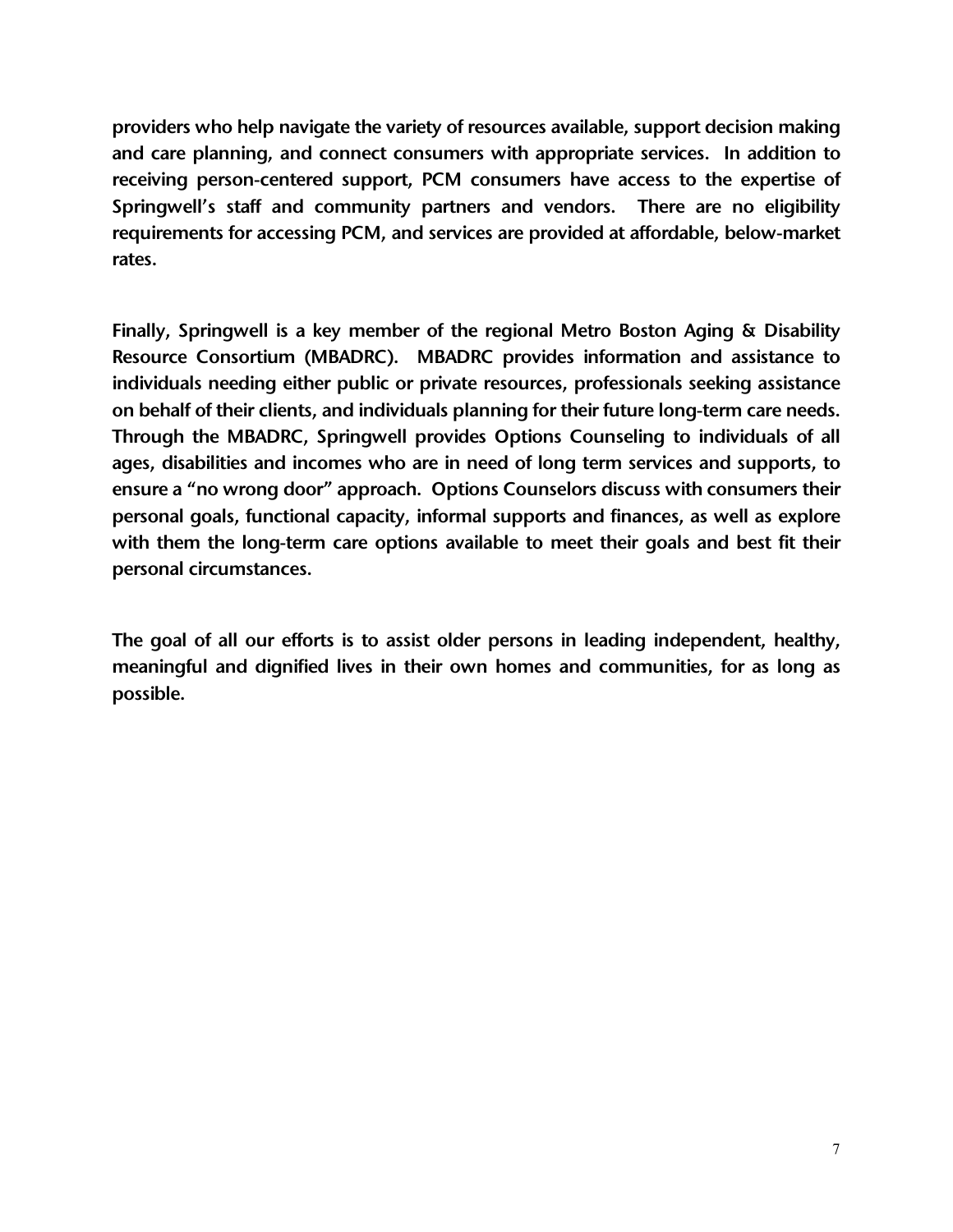#### Arriving at Area Plan Focus Areas

As an Area Agency on Aging, Springwell is required to develop an Area Plan on Aging every 4 years. As part of the Area Plan development process, Springwell seeks to identify the priorities for services in the PSA through a community needs assessment and to follow the focus areas identified by ACL for the 2022-2025 Area Plan on Aging. Furthermore, Springwell's Area Plan is informed by OAA guidelines, EOEA goals, and the mission statements of ACL, EOEA and Springwell, which are as follows:-

# Mission statements for ACL, EOEA and Springwell:

The mission of the Administration for Community Living is to maximize the independence, well-being and health of older adults and people with disabilities across the lifespan, along with their families and caregivers.

The mission of the Executive Office of Elder Affairs is to promote the independence, empowerment, and well-being of older adults, individuals with disabilities, and their caregivers.

Springwell's mission is to provide comprehensive services to seniors, individuals with disabilities and those who care for them, guided by a commitment to the individual's right to live independently in the community.

#### ACL FOCUS AREAS:

- 1. Older Americans Act Core Programs: includes Title III Supportive Services, Nutrition Services, Disease Prevention/Health Promotion and Caregiver Programs and LTC Ombudsman and Elder Rights/Protective Service Programs, and serve as the foundation of the national aging services network.
- 2. Participant-Directed/Person-Centered Planning: home and community-based services that help people of all ages across all types of disabilities maintain their independence and determine for themselves what mix of personal assistance supports and services work best for them.
- 3. Elder Justice: activities to prevent, detect, assess, intervene and/or investigate elder abuse, neglect, and financial exploitation.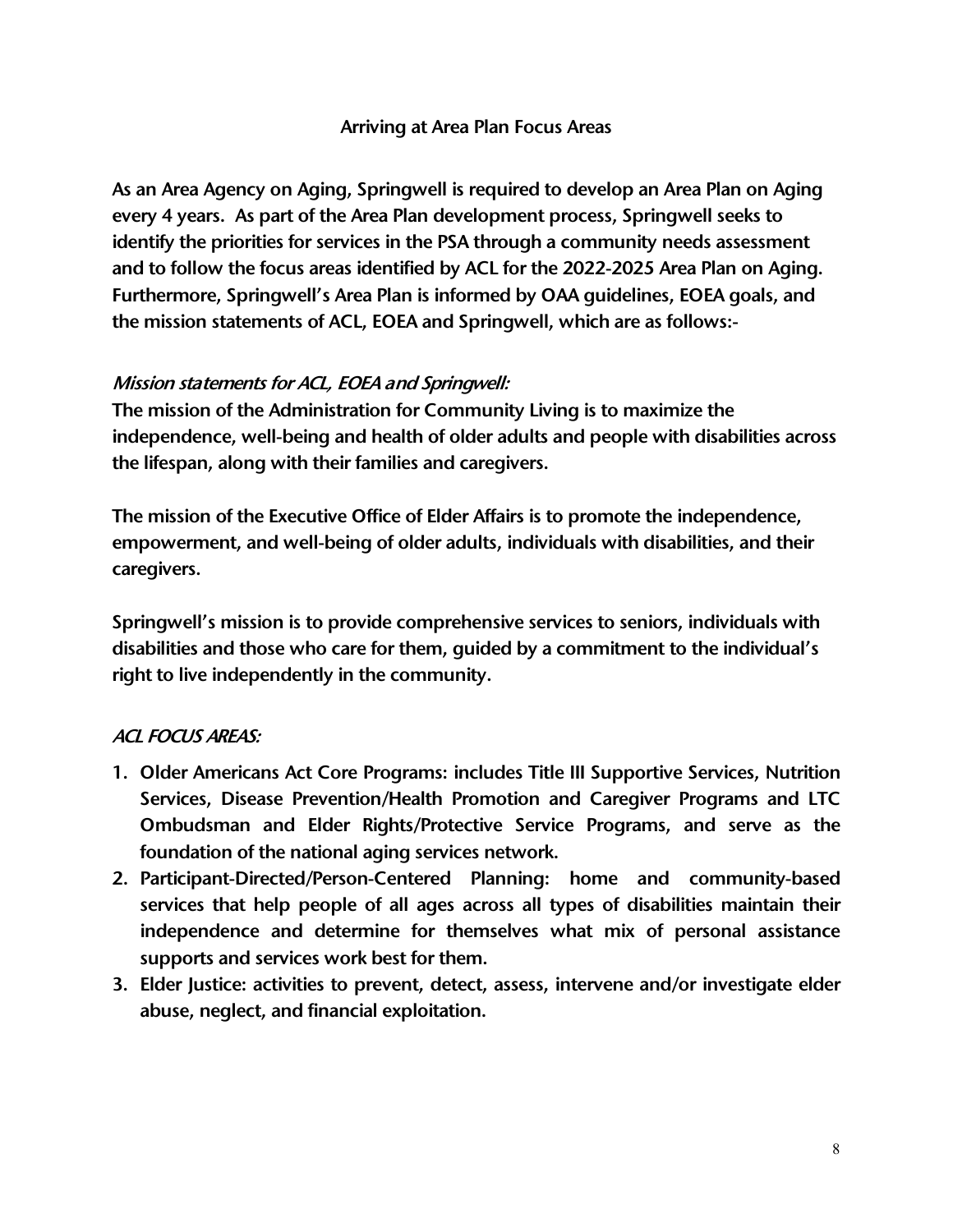# EOEA GOALS:

- 1. Support aging in community, including supporting age-friendly and dementiacapable communities;
- 2. Prepare for evolving demographic trends and support the care-force;
- 3. Empower healthy aging;
- 4. Prevent injury, violence and exploitation of older adults;
- 5. Strengthen a "no wrong door" approach to aging and disability services;
- 6. Ensure quality, person-centered and community-based care through data driven, evidence-informed methods.

# Summary of Results from Needs Assessments Conducted by Springwell in FFY2021:

Fifteen different needs assessments activities were conducted during Federal Fiscal Year 2021 (FFY21). Activities included large and small public gatherings (listening sessions via Zoom), focus groups, surveys and secondary data analysis. Some activities included only seniors, while others included a mix of caregivers, seniors and professionals.

The trends and issues most commonly identified were:

# The Need for Access Services:

- Transportation for both medical appointments and social activities
- Assistance applying for public benefits, such as MassHealth and SNAP

# Mental and behavioral health:

- Coping with memory loss
- Respite from caregiving

# Learning and development:

- Using digital technology
- Educational programs for caregivers

# Maintaining independence

- Securing home care services
- Removing clutter

# Nutrition:

• Access to healthy foods/meals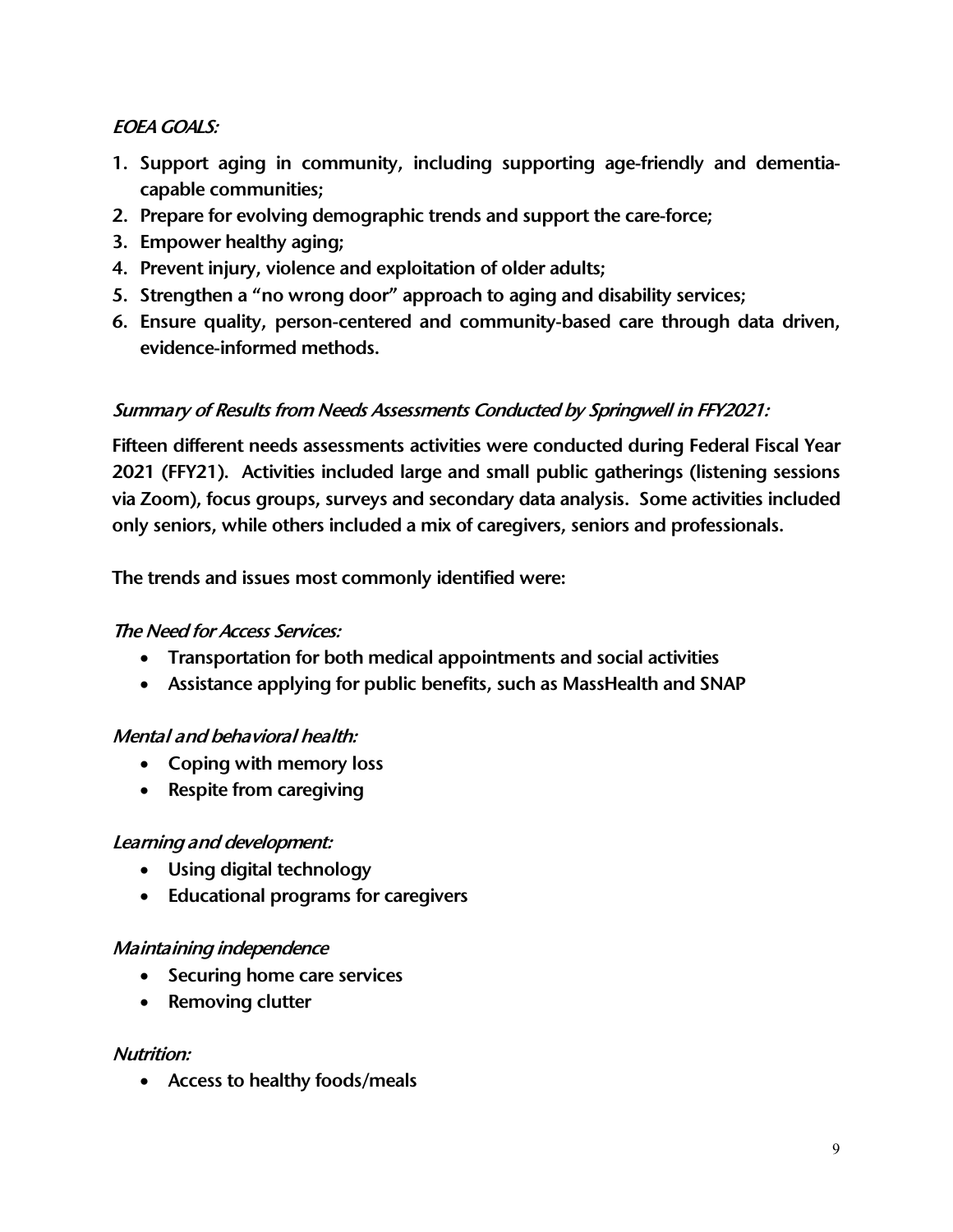#### Focus Areas for the 2022-2025 Area Plan on Aging

#### and Springwell's Goals and Strategies in support of those areas

- 1. *Strengthen and expand Older Americans Act Core Programs, ensuring high quality, efficient and effective home and community based programs and services are available throughout the PSA to older adults and their family caregivers.*
	- a. Coordinate, fund and/or operate high quality, efficient transportation programs within the PSA.
		- i. Explore and expand upon transportation offerings to provide handicapped- accessible transportation for all seniors in the PSA, including those who need a caregiver to accompany them, to medical and/or non-medical appointments throughout PSA and in the Boston area.
		- ii. Contract with vendors to provide medical and adult day health transportation to priority populations, especially frail, isolated, and/or low-income seniors who qualify for the various publicly subsidized and contracted programs operated by Springwell.
		- iii. Maintain and expand an assisted transportation program, utilizing volunteers to drive elders who live alone and/or require one-on-one assistance to get to their medical appointments.
	- b. Provide information about services and benefits, and assistance with benefit applications, so that elders, adults with disabilities and their family caregivers can make informed decisions about care options and receive supports for which they are eligible.
		- i. Directly operate an Information & Consultation department that offers a "no wrong door" experience for consumers seeking information about services and benefits for adults with disabilities, older adults and their caregivers.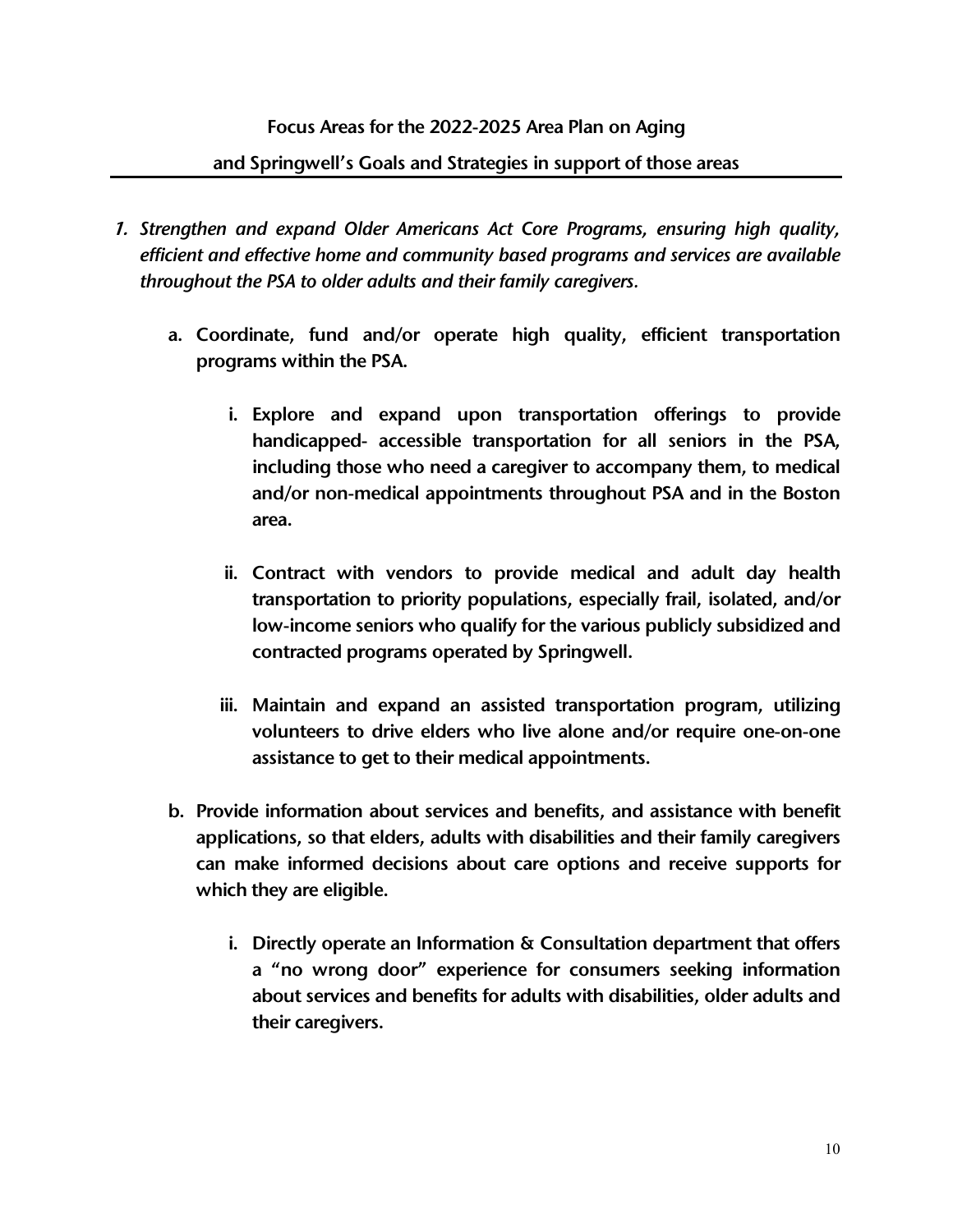- ii. Connect elders and adults with disabilities to the Serving Health Information Needs of Everyone (SHINE) and a Mass Health specialist to help them understand their health insurance options (i.e. Medicare).
- iii. Through the Family Caregiver Support Program, directly provide information, outreach and education events targeted to family caregivers, including support groups and health education programs.
- c. Provide Title III D funding to sub-grantees to empower seniors with information and tools for healthy aging, falls prevention and/or self-care strategies for caregivers.
- d. Provide Title III B funding to sub-grantees to provide community based mental health counseling to low-income or homebound elders, and those who live alone or are uninsured/underinsured.
- e. Enhance outreach efforts and increase accessibility of services to Socially Isolated and Minority Elders.
	- i. Ensure all sub-grantees receiving Title III B funds from Springwell conduct outreach to minority groups and are prepared to deliver linguistically and culturally competent services.
	- ii. Offer trainings for Springwell staff to build awareness about the cultural needs of minority groups within the PSA, especially with regard to Chinese and Russian elders, who (respectively) represent the largest racial and linguistic minority groups served by Springwell.
	- iii. Ensure Springwell's services are accessible to consumers with limited English proficiency (LEP) by:
		- 1. Contracting with vendors who employ direct care staff who are bi-lingual
		- 2. Contracting with in-person and telephonic interpreters
		- 3. Having a TTY phone and utilizing the Mass Relay service agencywide
		- 4. Having translated written materials available in print and on the website
		- 5. Having bi-lingual and bi-cultural staff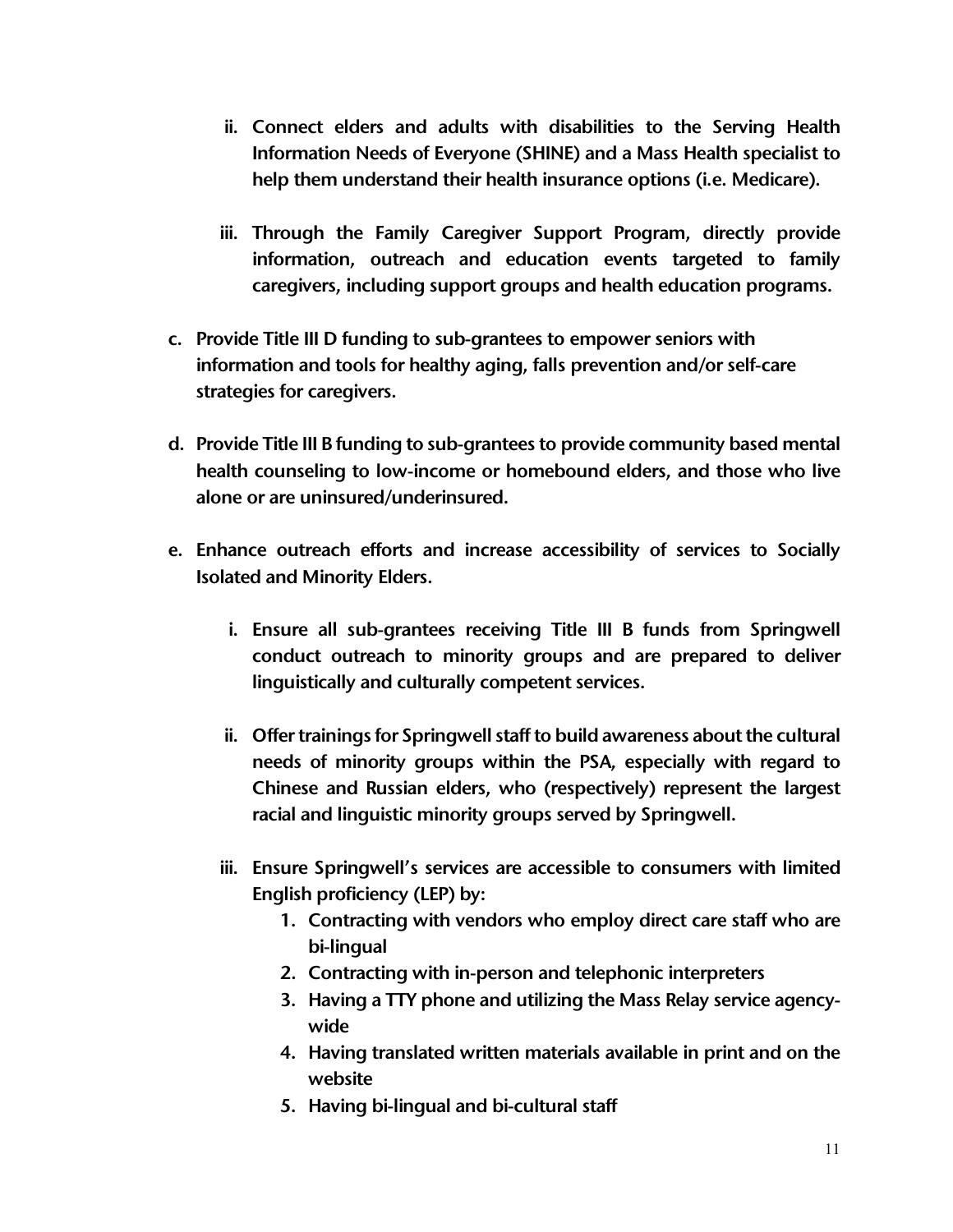- 6. Having prompts on the phone system in languages other than English, especially Russian and Chinese.
- iv. Expand access and use of digital technologies
	- 1. Ensure that consumers have access to technology and the training required to utilize the technology.
	- 2. Use technologies as a means for minimizing social isolation
- v. Continue to raise sensitivity and awareness of the unique needs of the LGBT elder population by utilizing best practices to ensure LGBTfriendly and culturally competent service delivery in all programs.
- f. Enhance the Nutrition Programs to reach socially isolated and minority populations.
	- i. Maintain and expand outreach initiatives for the congregate dining and home-delivered meals programs.
	- ii. Explore and expand upon cultural programs and special event offerings both at congregate dining sites and within the HDM program to encourage participation from the most socially isolated groups.
- 2. *Develop, maintain and expand home and Participant-Directed community-based services that help people of all ages across all types of ability maintain their independence, and determine for themselves what mix of personal assistance supports and services work best for them.* 
	- a. Maintain and expand opportunities for consumers to plan and direct their own care by growing the numbers of consumers served through the consumerdirected care model of the state subsidized home care program, operated by Springwell for frail and low-to-moderate income elders.
	- b. As a member of the MBADRC, provide Options Counseling to persons of all ages, disabilities and incomes, providing streamlined access to personcentered information, care and services, in order to educate and empower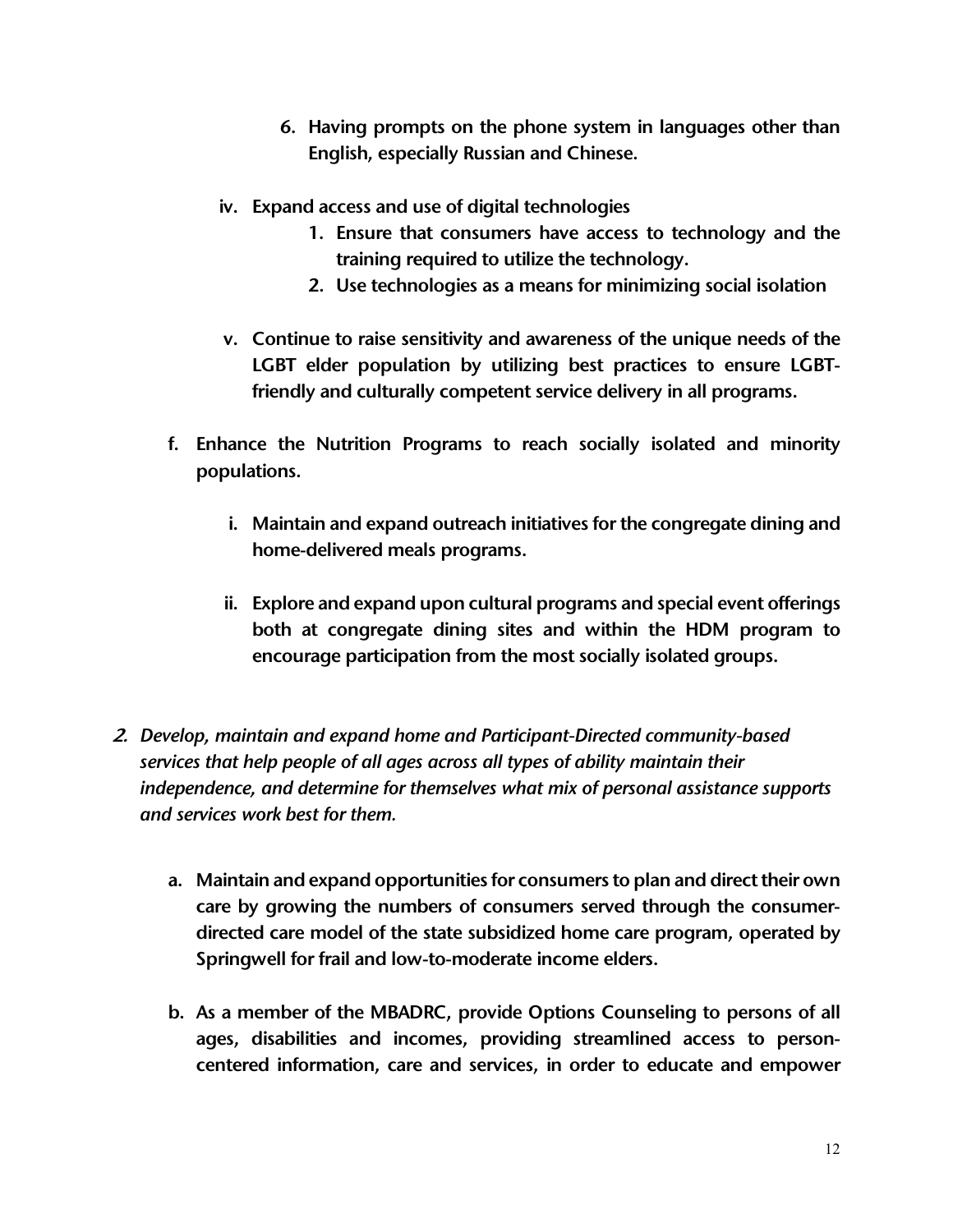individuals to develop and implement their own care plans for current and future needs.

- c. Support the growing age-friendly and dementia-capable initiatives within Springwell's PSA, by offering needs assessment data, attending listening sessions and building awareness about related events and trainings, and the benefits of age-friendly and dementia-capable communities.
- d. Directly operate housing-with-services sites, offering care coordination, inhome services and community-building to all residents, regardless of income or age, and operate two congregate housing sites.
- e. Continue to offer homemaking and chore services through contracts with vendors and/or provide information and referral services for low-income older adults who need assistance with sorting and removing clutter, in order to maintain their independence, quality of life and home setting of choice.
- f. Maintain and expand integrated care programs that facilitate care coordination between health care providers, Springwell, and other home and community-based services.
- g. Provide person-centered Geriatric Social Service Coordination to consumers living in the PSA who are enrolled in a Senior Care Options program, which are for persons who are low-income, and also serve a high percentage of minority elders and those who have limited English proficiency. Participate in interdisciplinary case conferences with these consumers' health care teams.
- h. Maintain and expand the Grocery Shopping Assistance program, utilizing volunteers to shop and deliver the requested groceries, or drive elders to the grocery store of their choice and provide one-on-one assistance with their shopping. Understand the needs pertaining to food insecurity of older adults during and after the COVID-19 pandemic.
- i. Maintain and expand the Friendly Visitor Program, matching consumers with volunteers who share their interests and can provide one-on-one social support and assist with consumer-directed activities.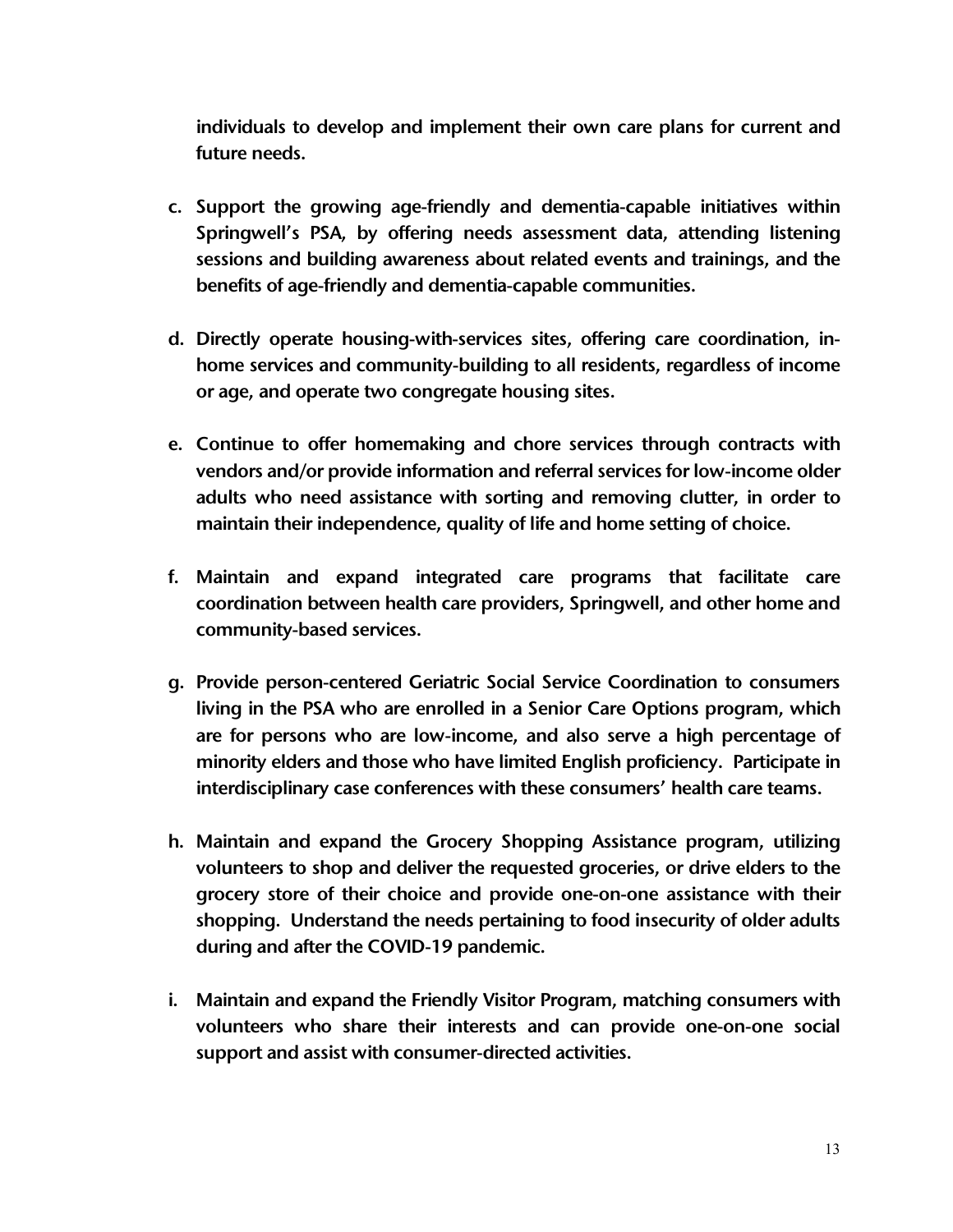- j. Promote the values and support the model of consumer-directed care through the Comprehensive Screening and Service Model program by helping older adults and younger persons with disabilities who have low-income, transition from nursing homes to their community-based setting of choice.
	- i. Educate consumers so they can make informed decisions about alternative community options
	- ii. Provide social work and nursing assistance (i.e. find suitable housing and set up services) for consumers who are clinically eligible for nursing home level of care but wish to return to the community
- 3. *Elder Justice: Ensure that programs and services exist throughout the PSA that advocate*  for, promote and protect the rights of older people and prevent their abuse, neglect and *exploitation.*
	- a. Directly operate the Adult Protective Services (PS) program in the Springwell PSA and in nine communities in the Metrowest area.
		- i. Receive and investigate reports of abuse, neglect, exploitation and selfneglect in these seventeen communities.
		- ii. Provide and coordinate supportive services to elders to resolve situations putting elders at risk.
		- iii. Collaborate with community partners, such as local police, emergency services, domestic violence agencies, local hospitals and the District Attorney's office, among others, to resolve and prevent situations of abuse, neglect or exploitation.
		- iv. Conduct public education throughout the service area to build awareness about the signs of abuse, neglect and exploitation.
		- v. Maintain and expand upon outreach efforts to help prevent abuse and promote safety-plans for elders who are at-risk for exploitation.
	- b. Provide Title III B funding to a sub-grantee to provide legal advice, counseling and representation for low-income, minority and at-risk elders, to conduct free legal clinics at several Councils on Aging in the PSA, and to offer informational presentations in the community about legal issues affecting older adults.
	- c. Directly operate the Long-Term Care Ombudsman program to advocate effectively for residents of all nursing homes and rest homes in the PSA.